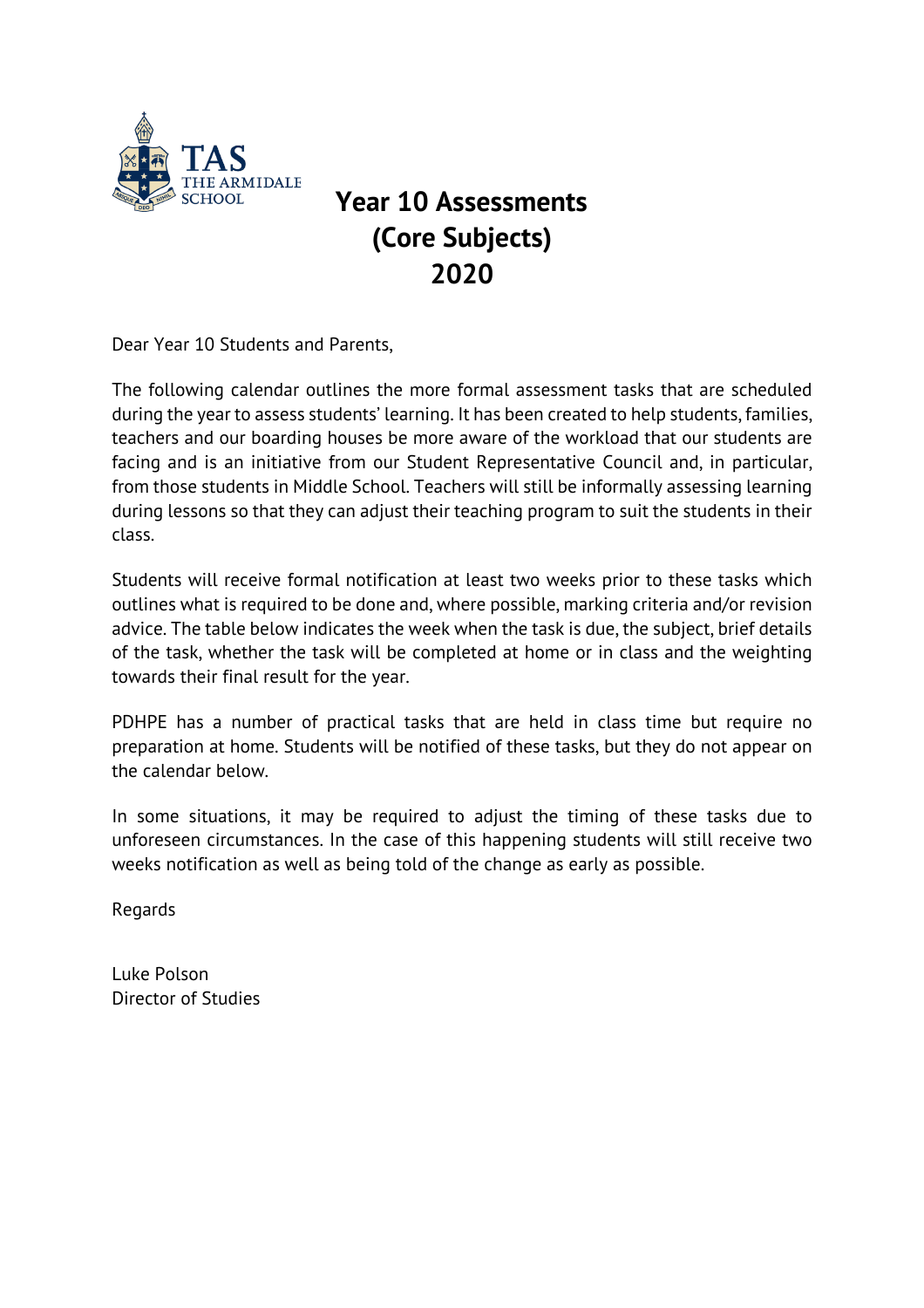

## THE ARMIDALE **Year 10 Assessments (Core Subjects) Semester 1, 2020**

| Term 1      |                    |                              |                    |  |  |  |
|-------------|--------------------|------------------------------|--------------------|--|--|--|
| <b>Week</b> | <b>Subject</b>     | <b>Task</b>                  | <b>Weighting %</b> |  |  |  |
| 7           | <b>Mathematics</b> | <b>Summary Assisted Test</b> | 10%                |  |  |  |
| 6           | Science            | <b>Practical Task</b>        | 25%                |  |  |  |
| 8           | HSIE (History)     | Source Analysis              | 50%                |  |  |  |
| 8           | <b>PDHPE</b>       | <b>Training Analysis</b>     | 25%                |  |  |  |
| 10          | English            | Persuasive Speech            | 20%                |  |  |  |

| Term 2 |                    |                                 |                    |
|--------|--------------------|---------------------------------|--------------------|
| Week   | <b>Subject</b>     | <b>Task</b>                     | <b>Weighting %</b> |
| 3      | <b>PDHPE</b>       | Societal Issues - Investigation | 25%                |
| 6      | <b>Mathematics</b> | Semester 1 Examination          | 30%                |
| 6      | Science            | Semester 1 Examination          | 25%                |
| 6      | English            | Semester 1 Examination          | 30%                |
| 6      | HSIE (History)     | Semester 1 Examination          | 50%                |